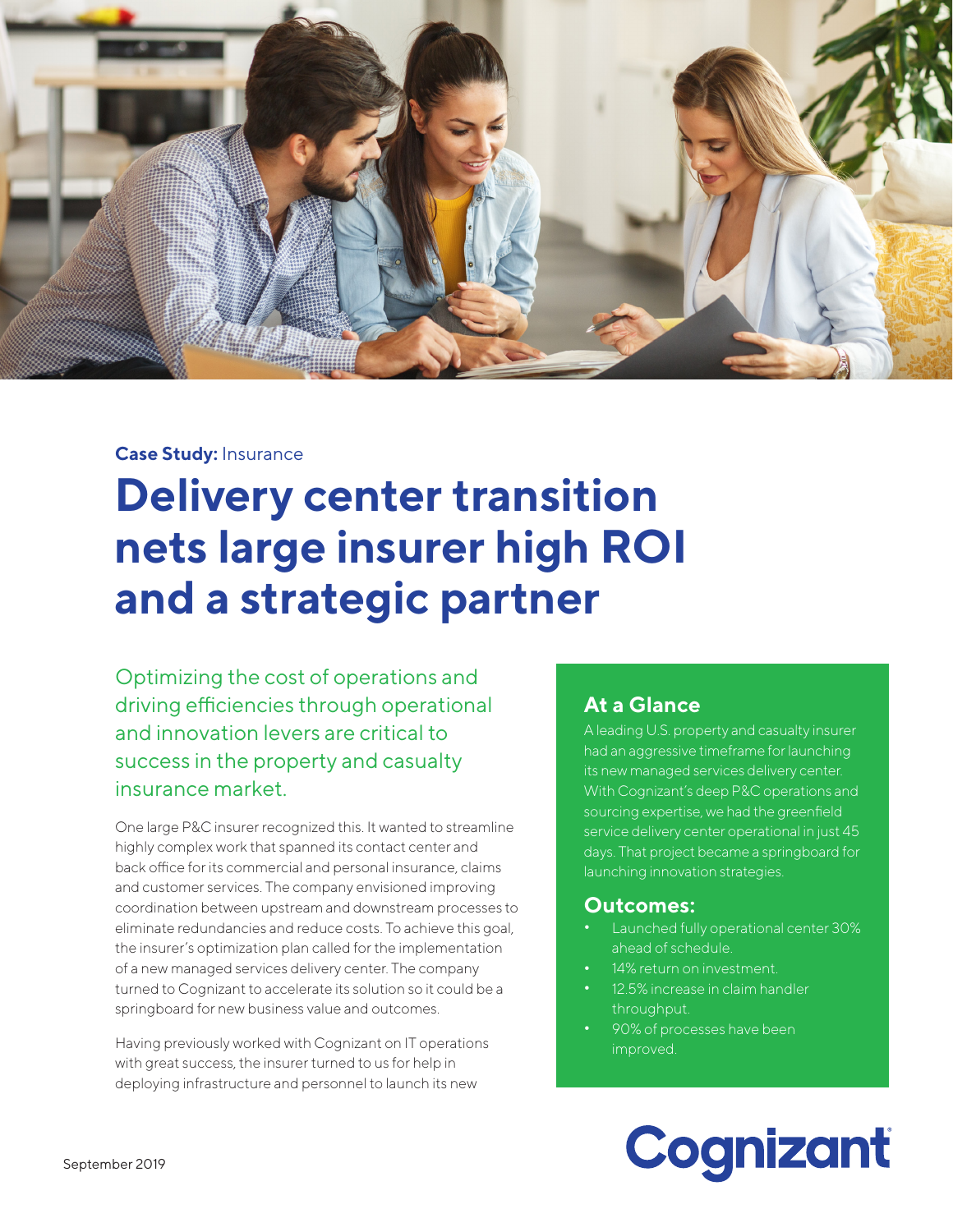## **Driving savings and ROI with digital transformation**

#### **Savings through synergies**

We align IT and business processes to spark innovation across front and back offices and to create more efficiencies.

delivery center under an extremely aggressive timeframe. Drawing on our P&C operations experience and deep global resources, we implemented the client's greenfield center in just 45 days. Our robust, proven migration strategy, skilled resources and preprocess training enabled us to meet transition milestones approximately 30% faster than scheduled.

Continuing to deliver on the client's ambitious timelines, we transitioned 32 processes across five lines of business within six months without interruption to the business. We achieved steady state operations three months ahead of schedule, supporting business and personal insurance as well as claims with a wide array of business process services. Our robust delivery framework ensures predictable delivery, helping us continue to meet or exceed 99.5% of the client's metrics.

The insurer next turned to Cognizant to transform its contact center capabilities. We developed a multichannel platform with differentiated services, including visual interactive voice response, selfservice options and chatbots. We drew on our global clinical resources to support a wide variety of

claims-related voice services, including a provider inquiry center and medical team assistant services.

Drawing on Cognizant's resources, we also developed an innovation strategy to help our client achieve its process transformation objectives. In line with this strategy and the client's priorities, we have delivered application value stream mapping, robotic process automation, business analytics and consulting. Our teams also continually seek synergies between IT and business processes across lines of business to create more efficiencies for our client.

We manage multiple processes across New Business, Underwriting Support, Policy Servicing, Claims, Premium Audit and Contact Center services for five lines of business, seamlessly scaling to match seasonal volume without affecting operations. The client has achieved a 14% return on investment, with transformation initiatives covering 90% of its processes. We remain focused on continuous improvement, empowering all associates with lean and Six Sigma training to identify new opportunities for synergies, savings and innovation.